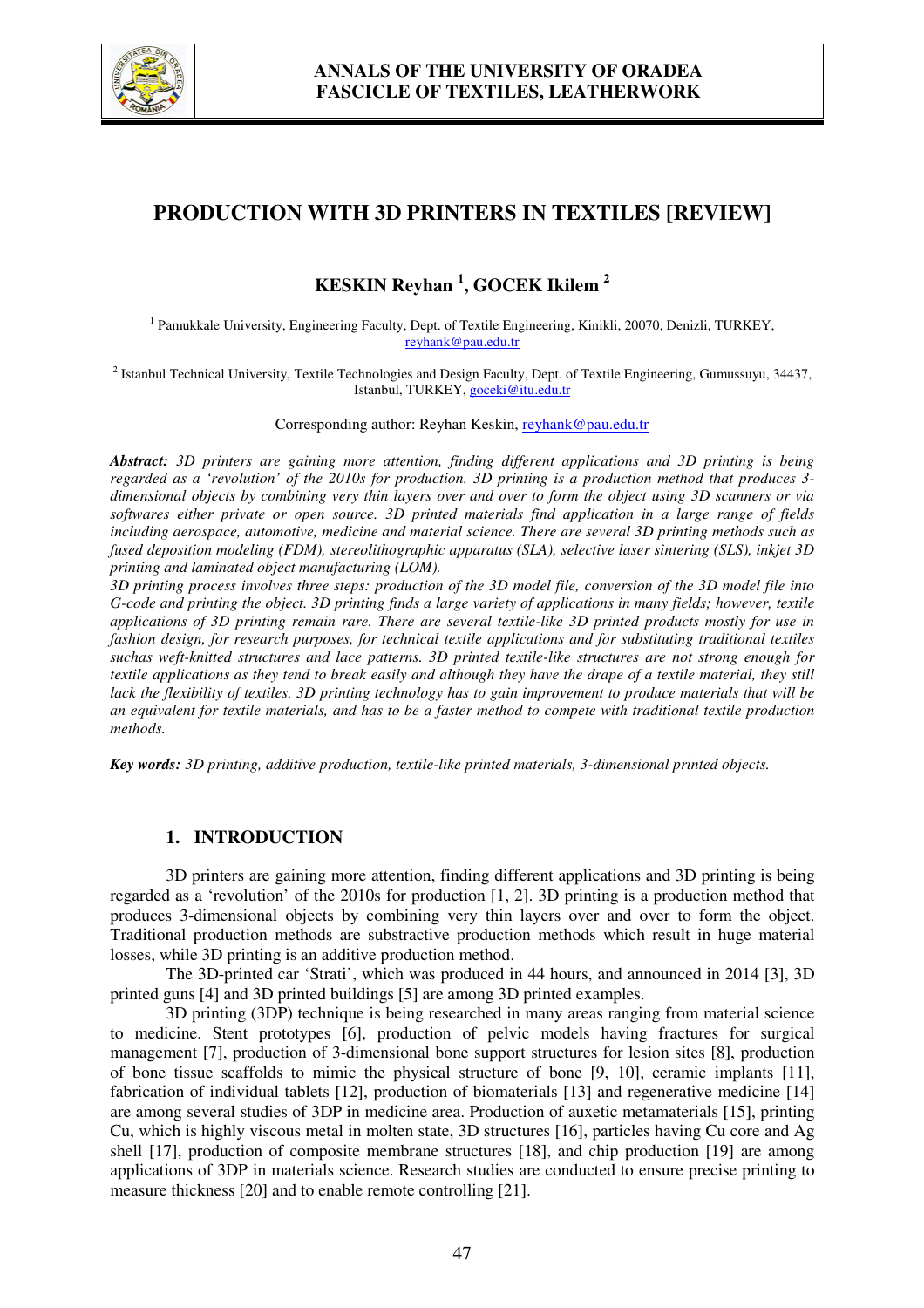#### **2. 3D PRINTING**

3D printing process involves three steps: production of the 3D model file, conversion of the 3D model file into G-code and printing the object. Production of the 3D model file might be done using 3D scanners or via softwares either private or open source. The conversion time depends on the object size; and the conversion time takes longer as the object has asymmetries, complex surfaces or hollow surfaces. The conversion time takes minutes for a 0,2m x 0,2m x 0,1 m object while it takes more than 1 week for a 1m x 1m x 0,8m object [22]. There are several 3D printing methods such as fused deposition modeling (FDM), stereolithographic apparatus (SLA), selective laser sintering (SLS), inkiet 3D printing and laminated object manufacturing (LOM).

The fused deposition modelling (FDM) technique uses a plastic filament which is pushed through a heated extrusion nozzle that melts the material, most inexpensive 3D printers use the FDM process [23].

Stereolithographic apparatus (SLA) has a UV laser which cures the liquid polymer used and prints parts layer by layer [24]. Selective laser sintering (SLS) uses a variety of materials including polymers, ceramics and metal materials; SLS forms parts layer by layer from bottom to the top using a laser beam which selectively sinters the powdered material layer [25, 26].

In inkjet 3D printing, layers are formed by depositing a powder and selectively solidifying the powder with a liquid sprayed through the inkjet printhead to print the object [27].

Laminated object manufacturing (LOM) is capable of producing objects at a large variety of materials such as paper, cellulose, plastics, metals and fiber reinforced materials. LOM produces 3D objects by stacking layers of sheet material using a deposition tool; layers are bonded on top of the previous layers and then cut to a specific shape according to the cross-sections of this layer from the software model [28].

### **3. 3D PRINTING FOR TEXTILE MATERIALS**

There are several textile-like 3D printed products mostly for use in fashion designs [29, 30, 31] and for research purposes [32, 33]. The printed dresses are more like a plastic, do not have the textile structure which is flexible and durable [29, 30, 31]. For technical textile applications, wearable technology applications [34] and flexible heating systems developed by Mangre et al [33] are examples; and for 3D printed traditional textiles, examples are weft-knitted structures and lace patterns produced by SLS and FDM printing methods [23]. The printed weft-knitted structures were produced in larger size than traditional knitted fabrics to obtain a thickness that holds the structure in one piece; and the lace produced was not flexible after printing, a second process of soaking in water was applied to give the lace flexibility [23]. Figure 1 shows a 3D printed gown [29] and weft-knitted structures produced by Melnikova et al [23].



*Fig. 1: (a) 3D printed gown [29], (b)Weft knitted fabric produced by SLS method[23], (c) Weft knitted fabric produced by FDM method [23]* 

#### **4. CONCLUSIONS**

3D printing finds a large variety of applications in many fields; however, textile applications of 3D printing remain rare [23]. Although 3D printing looks like a new breath in production as it makes it possible to produce prototypes of almost any product, 3D printing needs improvements to make it a faster and more versatile method to produce flexible textile materials. In literature, we could not find any research on the comfort properties of 3D printed textiles.; therefore, comfort properties of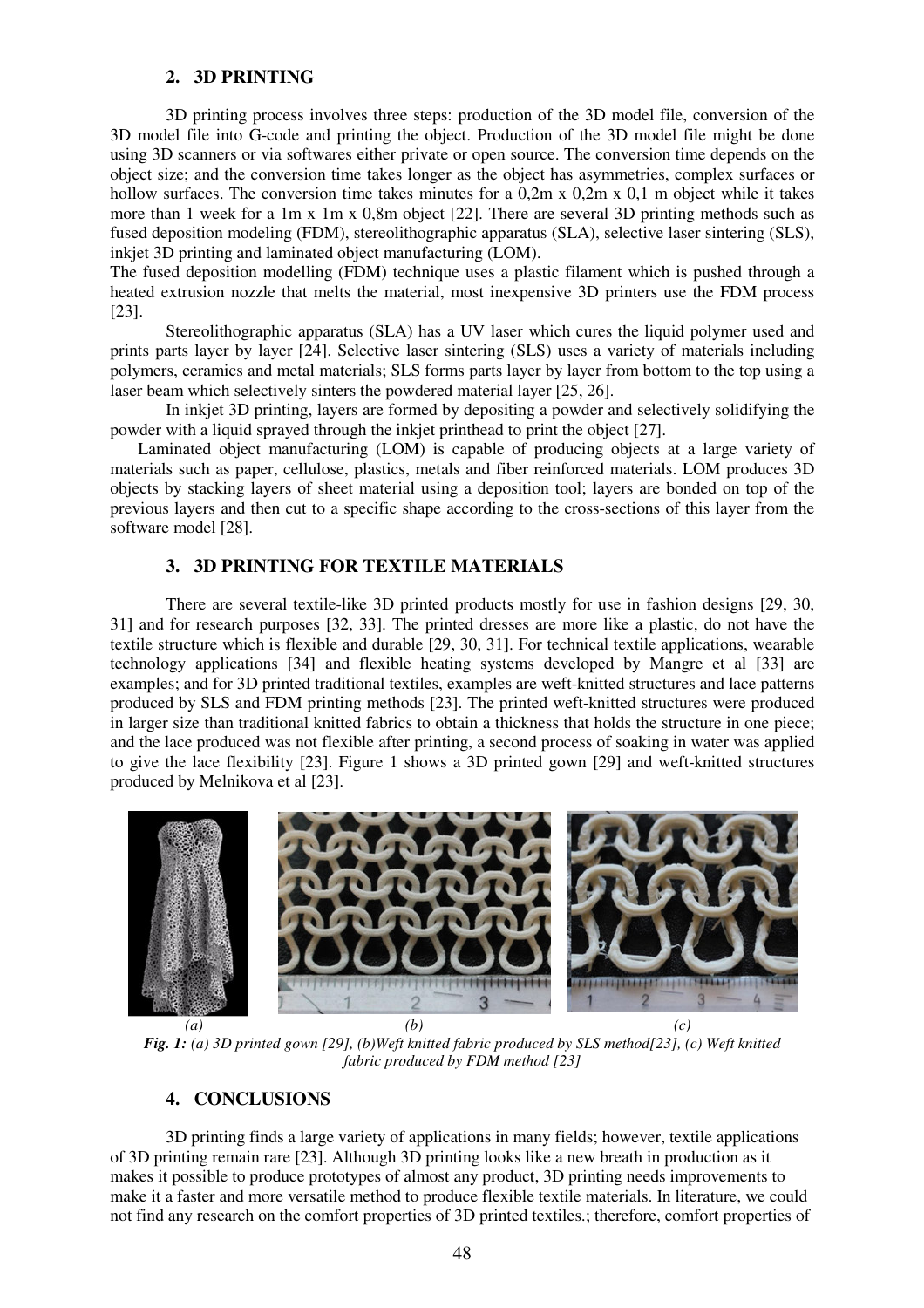

## **ANNALS OF THE UNIVERSITY OF ORADEA FASCICLE OF TEXTILES, LEATHERWORK**

3D printed materials are opportunities for future research studies.

There are some applications of 3D printed fabrics mostly used for fashion designs and research [23, 30, 31, 32]. Still those structures are not strong enough for textile applications as they tend to break easily and even though they have the drape of a textile material, they still lack the flexibility of textiles. 3D printing technology has to gain improvement to produce materials that will be an equivalent for textile materials; and yet has to be a quick production method since traditional textile manufacturing methods are already in mass production stage. However, 3D printing seems to be a promising method for producing prototypes of textile materials such as medical textiles, which will save time and money to predict the properties of the end-product.

### **ACKNOWLEDGEMENT**

 This study is funded for conference attendance by the Scientific Research Department of Pamukkale University, which is highly appreciated.

### **REFERENCES**

 [1] Heizer, J. and Render, B., Principles of Operations Management, *Chapter 1 Operations and Productivity*, pg 44-48, Prentice Hall, 9<sup>th</sup> edition, ISBN 978-0132968454, 2013.

 [2] http://textile-future.com/textile-manufacturing.php?read\_article=2127, access date: 15/04/2015

[3] https://localmotors.com/3d-printed-car/, acces date: 15/04/2015

 [4] http://www.forbes.com/sites/andygreenberg/2013/05/14/diy-firearms-makers-alreadyreplicating-and-remixing-the-3d-printed-gun-photos/, access date: 15/04/2015

 [5] http://www.archdaily.com/591331/chinese-company-creates-the-world-s-tallest-3dprinted-building/, access date: 15/04/2015

[6] Park, S.A., Lee, S.J., Lim, K.S., Bae, I.H., Lee, J.H., Kim, W.D., Jeong, M.H. and Park, J.K., In vivo evaluation and characterization of a bio-absorbable drug-coated stent fabricated using a 3D-printing system, Materials Letters, Vol. 141, 355–358, February 2015.

 [7] Wu, X.B., Wang, J.Q., Zhao, C.P., Sun, X., Shi, Y., Zhang, Z.A., Li, Y.N. and Wang, M.Y., Printed Three-dimensional Anatomic Templates for Virtual Preoperative Planning Before Reconstruction of Old Pelvic Injuries: Initial Results, Chinese Medical Journal, Vol.128, No.4, 477- 482, February 2015.

 [8] Yuan, J., Zhen, P., Zao, H.B., Chen, K.M., Li, X.S., Gao, M.X., Zhou, J. And Ma X.N.,the preliminary performance study of the 3D printing of a tricalcium phosphate scaffold for the loading of sustained release anti-tuberculosis drugs, Journal of Materials Science, Vol. 50, No. 5, 2138-2147, March 2015.

 [9] Cox S.C., Thornby, J.A., Gibbons, G.J., Williams, M.A. and Mallick, K.J., 3D printing of porous hydroxyapatite scaffolds intended for use in bone tissue engineering applications, Materials Science and Engineering C, Vol. 47, 237-247, February 2015.

 [10] Childers, E.P., Wang, M.O., Becker, M.L., Fisher J.P. and Dean D., 3D printing of resorbable poly(propylene fumarate) tissue engineering scaffolds, Materials Research Society Bulletin, Vol. 40, 119-126, February 2015.

[11] Vorndran, E., Moseke, C. and Gbureck, U., 3D printing of ceramic implants, Materials Research Society Bulletin, Vol. 40, 127-136, February 2015.

 [12] Goyanes, A., Buanz, A.B.M., Basit, A.W. and Gaisford, S., Fused-filament 3D printing (3DP) for fabrication of tablets, International Journal of Pharmaceutics, Vol. 476,No.1-2, 88-92, December 2014.

 [13] Bandyopadhyay, A., Bose, S. and Das, S., 3D printing of biomaterials, Materials Research Society Bulletin, Vol. 40, 108-114, February 2015.

[14] Li, J., He, L., Zhou, C., Zhou, Y., Bai, Y., Lee, F.Y. and Mao, J.J., 3D printing for regenerative medicine: From bench to bedside, Materials Research Society Bulletin, Vol. 40, 145-154, February 2015.

[15] Wang, K., Chang, Y.H., Chen, Y.W., Zhang, C., and Wang, B., Designable dual-material auxetic metamaterials using three-dimensional printing, Materials and Design, Volume 67, 159–169, February 2015.